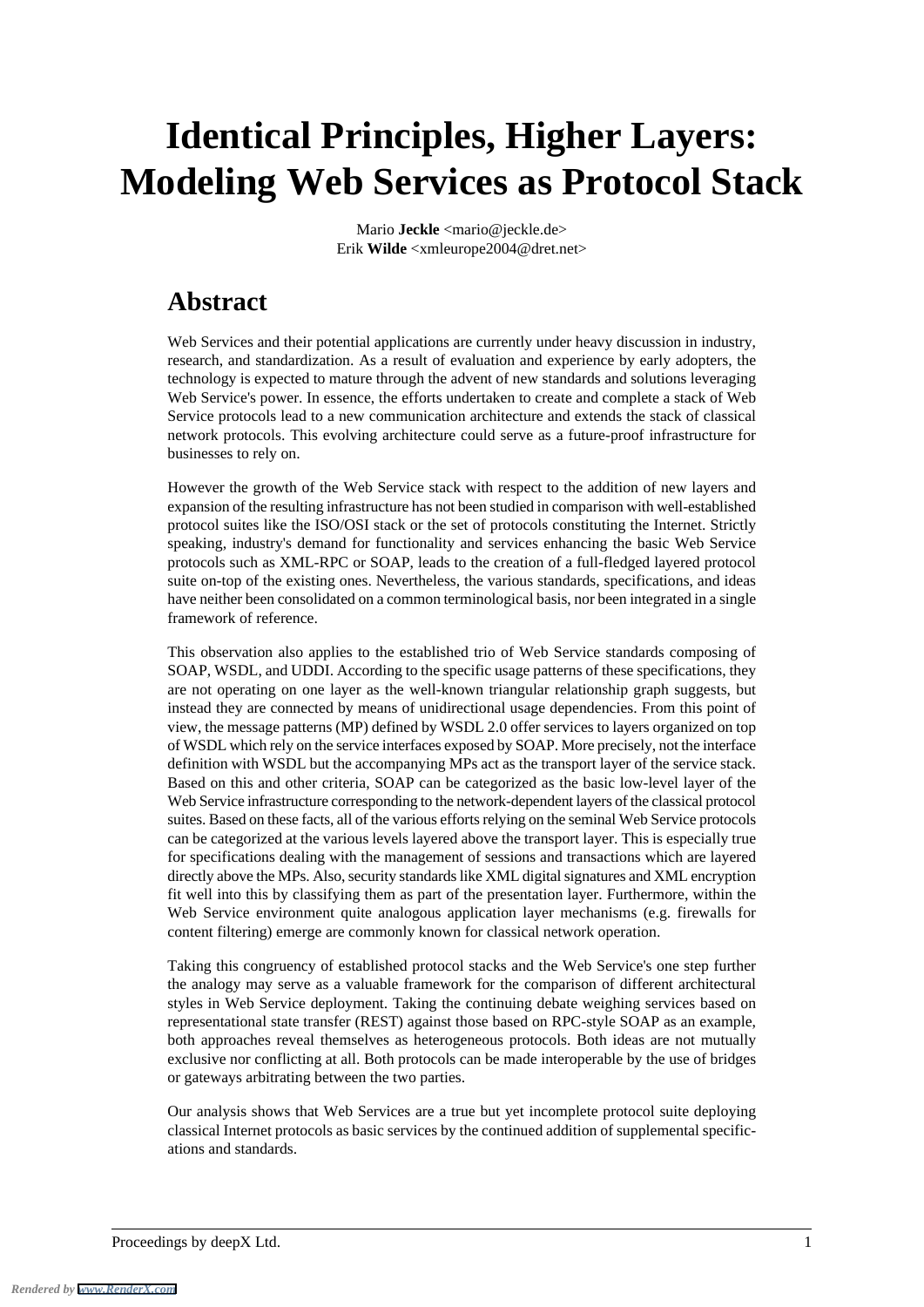# **Table of Contents**

## <span id="page-1-0"></span>**1. Introduction**

Architectures constituting of layered building blocks are prevalent in nowadays business application systems. To a large extend, systems are assembled from components which are custom created as well as ready-made commonof-the-shelf commodities. The ideas underlying this approach and even the benefits expected from its deployment seem new to the design of software architectures, but they have been around for some years now. In essence, a few recurring basic principles guide the creation of layered architectures. Historically, the most clear realization of these principles can be found in network protocol architectures like ISO's OSI reference model or even the stack of Internet protocols. Unfortunately, the term *Service-Oriented Architecture* (SOA) currently coined as an abstraction of classical Web Services so far has not been discussed with respect to its dependence on a well established protocol stack. Furthermore, no approach to put the elements of the ever-growing collection of Web Service related standards in a structure oriented on classical network stacks has been proposed.

<span id="page-1-1"></span>The reminder of this paper is structured as follows. First we introduce some basic organization principles present in various layer architectures, especially protocol stacks. Afterwards we describe the ISO/OSI protocol stack and its various layers. We focus on the semantics and specific function of each layer. Thus neither we concentrate on respective protocols proposed by ISO to implement the stack architecture, nor do we cover existing protocols deployed at the Internet to an extent exceeding their mention as example. Finally, we introduce a layered architecture for the protocols underlying Service-oriented architectures. This architecture will be organized similarly to ISO's OSI model.

## **2. Organization Principles**

This section introduces a collection of basic organization principles which can be found in various architectures describing communication protocols or software systems. Some of the principles seem to be overlapping, which is true, since they often cover the same abstract aspect form another point of view.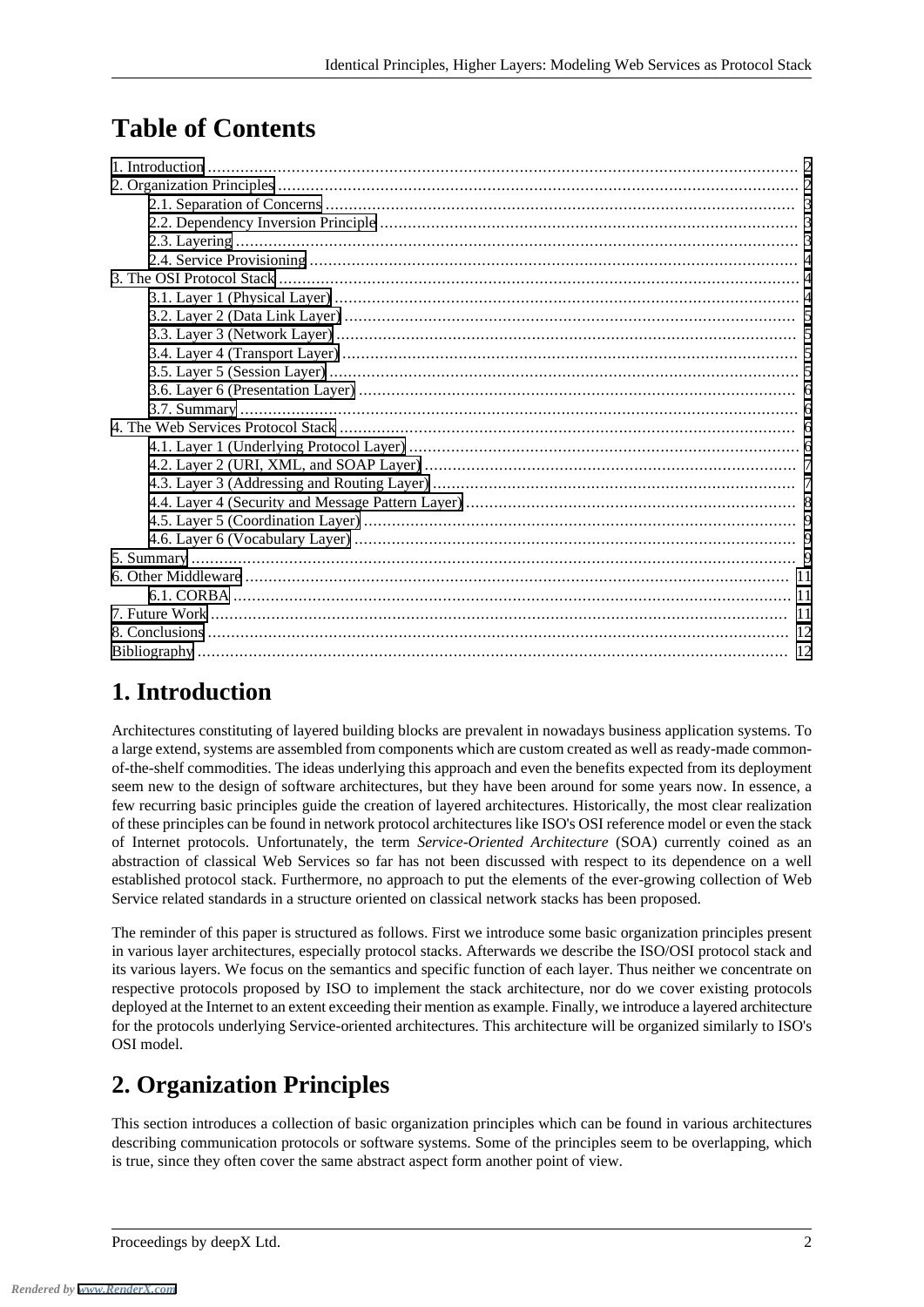#### <span id="page-2-0"></span>**2.1. Separation of Concerns**

Parnas' seminal paper [\[SoC\]](#page-12-0) introduced *separations of concerns* as the principle of breaking a larger programs into distinct features. These features (termed *concerns*) should ideally provide disjunct functionality in order to minimize overlap among them. Furthermore, each respective feature should expose an explicit (and thus welldefined) interface to other features which hides the internal realization of the functionality offered to other features.

By doing so, each features becomes decoupled from other features using it or used by the respective feature. This leverages the possible reuse of existing features independent from other features connected to it using the welldefined interfaces. Also the separation approach allows to substitute a given component by another which provides the same external functionality (i.e. exposes the same interface) but provides a different internal realization of the functionality. This could be helpful if a given feature does not fulfill changed requirements and needs to be replaced by one which provides a different (e.g. faster or more reliable) implementation offered through the unchanged interface.

<span id="page-2-1"></span>Separation of Concerns is a widely adopted paradigm. Basically, the idea can be deployed to arbitrary structures to be defined regardless of the programming language which is actually chosen for implementation. Object-oriented design and its successors and extensions (e.g. aspect-oriented programming) inherently support the decoupling of features (termed *objects* there) by offering explicit interface constructs.

## **2.2. Dependency Inversion Principle**

The *Dependency Inversion Principle* (DIP) popularized by [\[DIP\]](#page-11-2) states that no higher level module (which is the term the author of [\[DIP\]](#page-11-2) uses synonymous to Parnas' *feature*) should depend on a low level module. But both should depend upon a common abstraction. Furthermore, these abstractions shared among the modules should not depend upon details specific to the realization of a module.

Compared to the naive application of *Separation of Concerns* in the classical top-down manner, DIP inverses this view. Essentially, the designer is encouraged to create the modules fulfilling the most basic tasks within the architecture first. Afterwards, all parts of the module other modules could depend on are factored out into an explicit dependency module. This module is used by all further modules depending on the originating module and also this module itself.

By depending all modules from the same abstraction creates a less rigid system structure since, regardless if they provide or use a given functionality. As a result the modules dealing with the implementation of functionality are decoupled. This in turn increases system' stability since changes to internal implementations are not exposed to the general public as long as the published interface (i.e., the abstracted module the using module relies on) remains unchanged. Furthermore, possibly fragile changes to the system become more obvious since they will affect the module implementing the functionality and also the abstraction exposing it.

<span id="page-2-2"></span>The Dependency Inversion Principle is commonly used in programming languages by providing signatures of functions separated from the code providing the conforming implementation. Classical examples for this include Oberon's Modules and also C's header files. Modern object-oriented languages such as Java offer an explicit construct termed *interface* which essentially forms an implementation of Parnas' abstract features combined with an operationality strictly enforcing conformance to declared interfaces.

#### **2.3. Layering**

Based on the operationalization of Parnas' abstraction approach formulated by DIP new architecture patterns emerged. These patterns tend to cluster related functionality horizontally. This in turn separates it from depending functionality implemented by a different block of the architecture. Normally the functionality using other functionality is stacked on-top of the architecture block providing the used functionality. Given the layering pattern, the architecture blocks clustering related functionality are termed *layers*.

Layering in essence combines both approaches discussed before and adds a guideline for organizing the interdependent modules. Ideally, higher layers of an architecture do only depend on functionality exposed by layers organized below it. Taking this further, a higher layer of an architecture should only depend on functionality exposed by layers directly below it. Hence functionality provided by layers not directly facing the layer which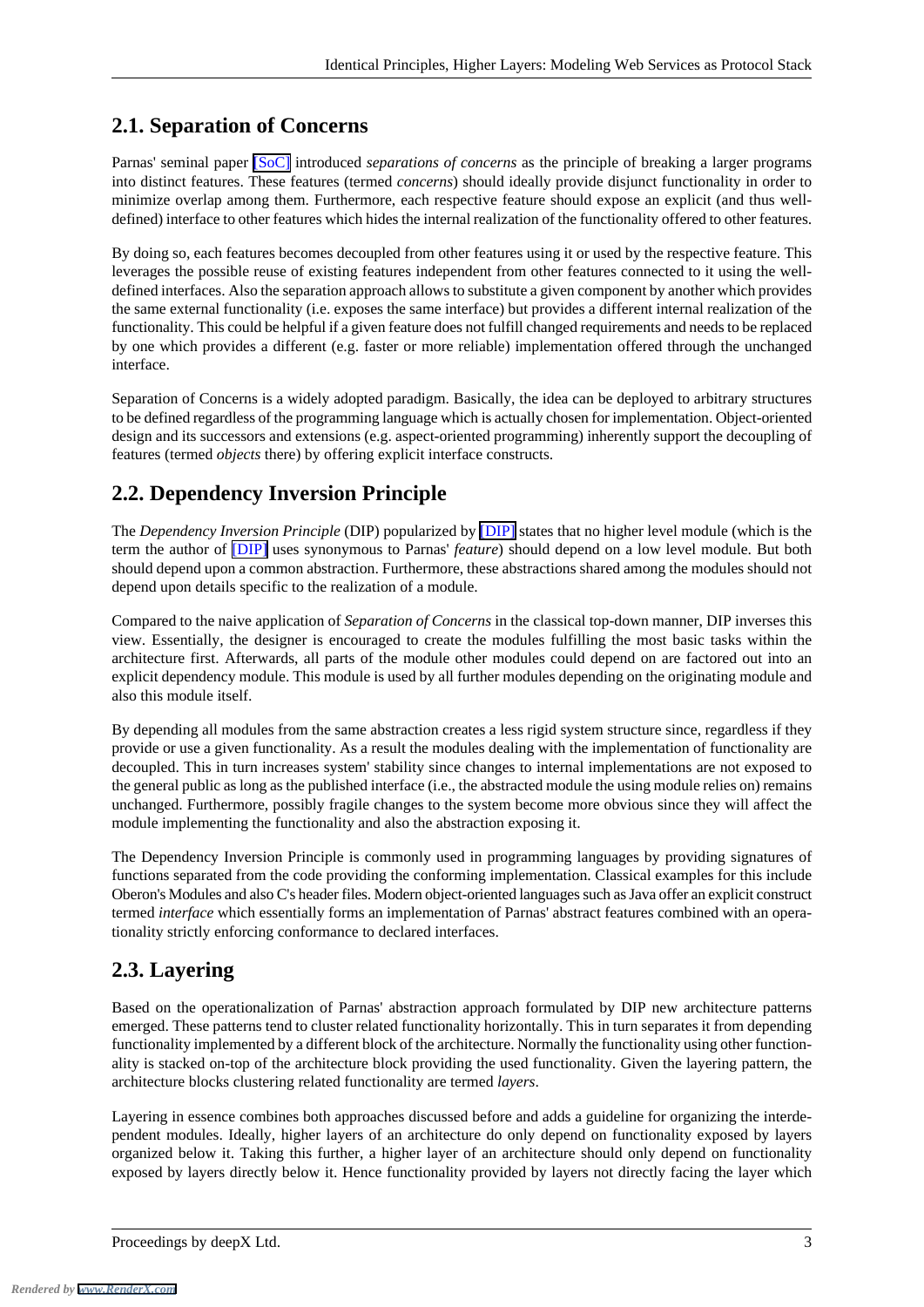requests this functionality has to be handed over (i.e., tunneled) by an intermediary layer. Adhering to this architectural pattern creates robust building blocks with clearly exposed interfaces connecting them. Furthermore, obeying to the strict principle which allows only direct neighbourts to communicate ensures that every single layer can be exchanged by another implementation. These surrogate implementation has solely to satisfy the interfaces requested by the layers stacked on-top of the replaced layer.

Implementations of layered architectures can be found in various commercial systems and frameworks. Another important field of application are network protocols like ISO's OSI reference model [\[ISO/OSI\]](#page-11-3) or the stack of Internet protocols [\[TCP\].](#page-12-1) In many cases, layering not only is useful for structuring software systems and implementations, but also is reflected in the hardware world, with specialized hardware implementing the functionality of certain layers. For example, well-known networking components (sometimes implemented in hardware, sometimes implemented in software) are *Repeaters*, *Bridges*, *Routers*, and *Gateways*.

#### <span id="page-3-0"></span>**2.4. Service Provisioning**

Up to now, only pure syntactical aspects of exposed interfaces have been discussed. Often aspects related to the dynamic execution of a given functionality has also to be taken into account. Hence the exposed description of the exposed functionality is supplemented by descriptions of various types. Typically, these additional descriptions include data describing semantic or process-related aspects. As a consequence of this, the modules exposed can be regarded as *services* which provide a given functionality adhering to given semantics and fulfilling a dynamic contract.

<span id="page-3-1"></span>Extending the pure syntactic view to modules opens a new dimension of looking at layering, dependencies, and separation of concerns. By taking other descriptive aspects of a feature into account, the importance of the pure syntactic view diminishes for the benefit of the other aspects mentioned. Thus building blocks of an architecture (and even the architecture itself) can be compared to other blocks (or architectures) by comparing a set of aspects instead of limiting the view to the pure syntax.

## **3. The OSI Protocol Stack**

<span id="page-3-2"></span>In the networking world, layered protocol stacks are the globally accepted way to structure systems. As described before, layering is an effective way to reduce the complexity of networking, resulting in manageable parts. Since the OSI layers 5 and 6 have no counterparts in the Internet protocol world, there are no established metaphors for networking nodes working on these layers. However, there have been developments in these areas, even though they have not been widespread enough to become a generally accepted networking node. An example for layer 5 support are Web application development frameworks providing support for session management. These frameworks provide programmers with the notion of sessions, and programmers are free to build their applications as if client/server-relationships in the Web were stateful. The frameworks then can be configured to implement the session support by using either Cookies or URI rewriting, and they can make this decision even dynamically, depending on whether a particular client provides support for Cookies or not.

#### **3.1. Layer 1 (Physical Layer)**

Basically, the main purpose of the physical layer is it to transport a stream of bits from a sender to a receiver. Along the path connecting the sender with the ultimate receiver the raw stream may be transmitted over various physical media. In order to enable bits to travel long distances probably crossing multiple networks, active intermediate components such as repeaters may be deployed. Repeaters, amplify electrical (or, for fiber-based networks, optical) signals, for example for the purpose of using longer network cables than normally possible (because of a cable's inherent attenuation). Repeaters do not attempt to actively interpret a signal in any way, their only purpose is to read it, and then to amplify (or maybe regenerate) the exact same signal for further distribution. Another popular name for a repeater is *hub*.

It should be noted that an implementation of the physical layer can be provided by various transmission media. Most of the physical layers deployed today are provided by wired connections provided by cable-based connections ranging from twisted pair to fiber optics. In the recent years wireless connections gained incresed interest. Thus the physical layer may also be implemented by an air-based connection such as Wireless LAN (WiFi or WLAN) or a mobile telephone system.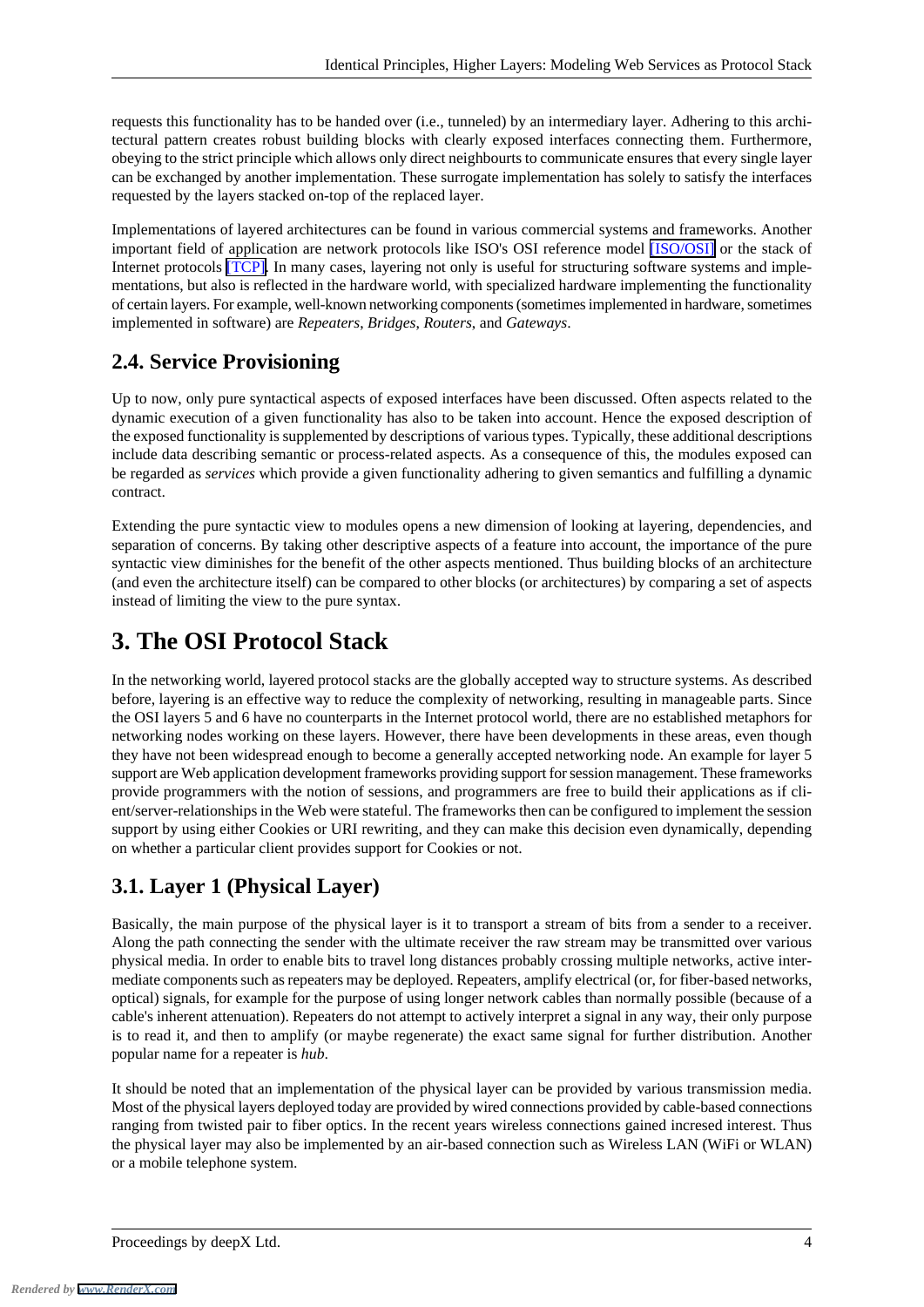#### <span id="page-4-0"></span>**3.2. Layer 2 (Data Link Layer)**

The main task of the data link layer is it to lay the grounds for safe transmission. This includes dealing with various kinds of transmission errors (e.g., capped transmission lines). Also the data link layer deals with regulating the amount of data transmitted between neighboring networks order to prevent shipping of data too fast thus it cannot handled by the receiver. Additionally, the data link layer provides an service interface to the network layer residing on top of it.

Typical components layered on the network level are bridges. A bridge is smart enough to selectively decide which packets to forward to a particular network segment (often analogous to some interface of the bridge). A good example for a bridge is a WiFi access point, forwarding packets from a LAN cable to the wireless interface and vice versa. The bridge will only forward those packets it receives on its wireless interface that should be forwarded through its cable interface and vice versa. Another popular name for a bridge is *switch*.

<span id="page-4-1"></span>Taking the principle of layering further, the data link layer is normally subdivided into the *Logical Link Control* whose duties have been described before, and the *medium access control sub-layer* (MAC). As the bottom part of the layer 2 the latter deals with issues how to physically access the communication channel underlying the data link layer. In case of the Internet, each node able to send and receive data is uniquely identified by a so called MAC address.

#### **3.3. Layer 3 (Network Layer)**

While the data link layer solely deals with transmitting data between two adjacentnodes within a network path, the network layer concentrates on the logical connection established between the ultimate endpoints. The main characteristic of the layer is it to retain a specific level of quality of service to the transport layer. Essentially, quality of service means to reduce network congestion and thus improve transfer performance.

<span id="page-4-2"></span>Technical components residing on the network layer include routers adapted for the specific needs of the network layer. In order to forward an IP datagram to the right interface which is identified by its respective MAC address (and finally to the right end system), routers need to receive information via routing protocols, which enable them to make the decisions that are required to make global networking possible.

## **3.4. Layer 4 (Transport Layer)**

Especially, the transport layer is crucial for the whole protocol hierarchy. It provides the core transport facilities optimized for cost-efficiency and reliability from sources to destinations regardless of the underlying network layer and physical details constituting the communication channel between processes. In detail the layer provides services such as synchronous and asynchronous data transfer to the protocol layers stacked above the transport layer.

<span id="page-4-3"></span>Technically speaking, anything that operates above layer 3, but still is considered to be part of the networking infrastructure, is termed a *gateway*. Gateways can have very different tasks, they can transfer data between different networking architectures, or they can implement application-specific functionality that requires knowledge of particular application-level protocols. A typical example for a gateway is a Wireless Application Protocol (WAP) gateway, that connects the Internet and a mobile phone network (such as a GSM network) and enables mobile phone users to retrieve Web pages with their mobile devices.

## **3.5. Layer 5 (Session Layer)**

The session layer provides the control structure for managing end-to-end communications. Possible examples are establishing, managing, and terminating sessions. The rationale for the session layer is that many applications require communications beyond the simple and stateless transfer of data packets.

In the Internet world, session management is managed by applications. In the case of the popular Hypertext Transfer Protocol (HTTP), the underlying Internet transport protocol does not provide session management. Consequently, session management must be layered on top of the application protocol (popular techniques for HTTP session management are Cookies and URI rewriting).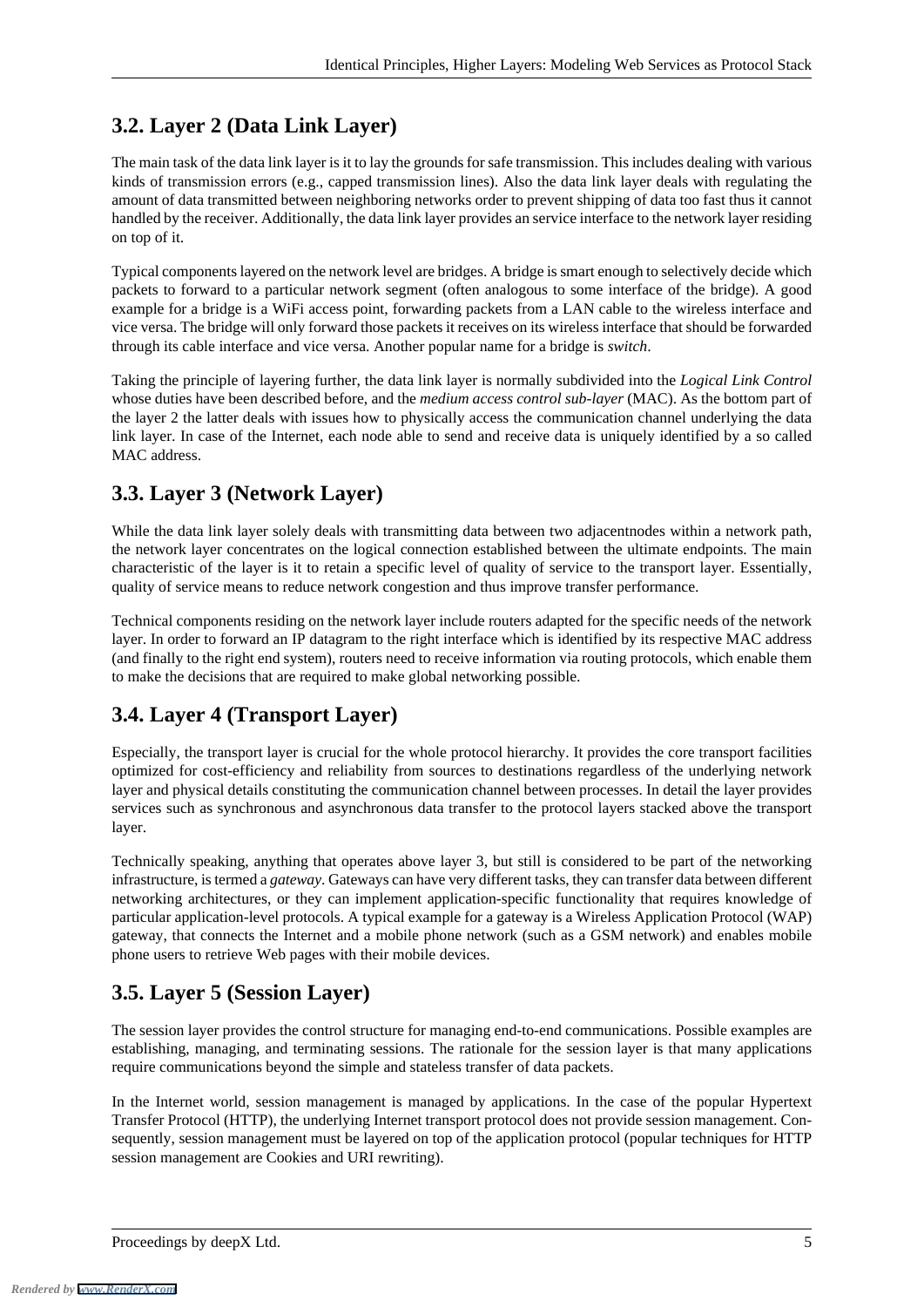#### <span id="page-5-0"></span>**3.6. Layer 6 (Presentation Layer)**

The transport layer provides platform-independent ways of encoding data. It includes mechanisms for communicating peers to negotiate a transfer encoding, and support to produce and consume this transfer encoding. The most important standard on this layer is the *Abstract Syntax Notation One* (ASN.1), which is still in use today in various application areas (X.509 certificates are a popular example).

<span id="page-5-1"></span>In the Internet world, XML has taken on the role of a globally accepted transfer syntax. Even though there is no negotiation mechanism (which is not necessary, because there is only one syntax for XML) and no established view of the underlying information model [\[Wilde-IC\]](#page-13-0), XML certainly has filled a gap that has hampered many interesting developments in global networking of applications.

#### **3.7. Summary**

ISO's OSI reference architecture for communication protocols adheres to the basic principles outlined by the previous section. In detail every layer discussed before abstracts the lower level layer covered by it and provides welldefined interfaces to the layer located on top of it.

<span id="page-5-4"></span>At the syntax level, all messages of a lower protocol level are encapsulated by the higher level data. Given the use of Internet protocols each layer the data to transmit traverses adds a protocol specific header to the raw data. [Figure](#page-5-4) [1](#page-5-4) shows this by color coding a data packet transmitted via HTTP (Session Layer), TCP (Transport Layer), IP (Network Layer), and Ethernet (Link Layer).





## <span id="page-5-2"></span>**4. The Web Services Protocol Stack**

This section contrasts some elements of the Web Services protocol family to layered architecture as set out by OSI. Normally, two assumptions underly the view of Web Services as a protocol stack. First, the stack of Web Service protocols typically is described to consist of SOAP [\[SOAP-Part1\]](#page-12-2) [\[SOAP-Part2\]](#page-12-3) (for transporting messages) layered on the bottom, succeeded by WSDL [\[WSDL-Part1\]](#page-12-4) [\[WSDL-Part2\]](#page-12-5) (for describing messages), and UDDI [\[UDDI\]](#page-12-6) (for storing message descriptions) at the very top. All other protocols are somewhat related to this triumvirate but not put in a definite context. Second, intuitively SOAP is stacked above its underlying transport layer which is in most practical cases HTTP.

<span id="page-5-3"></span>Within this section we show that the protocol suite constituting the Web Service stack can be modeled similarly to the OSI reference model discussed in [Section 3](#page-3-1). By doing so, we are able to provide a sound and well-established framework to putting existing and even upcoming Web Service protocols in context. Corollary, this description approach provides evidence that Web Services tend to establish a complete protocol stack which re-factors some of the classical infrastructure components by putative new specifications.

## **4.1. Layer 1 (Underlying Protocol Layer)**

In the OSI model, layer 1 is the plumbing, so to speak, connecting communication peers. Layer 1 technology is used to make the exchange of data physically possible by agreeing on wiring (serial or parallel, optical or electrical), plugs (shape and arrangement of the pins/holes), and basic transmission parameters (voltage for electrical signaling, wavelength for optical signaling). Accordingly, we can look at the layer 1 for Web Services by providing the plumbing that is used to connect the communication peers.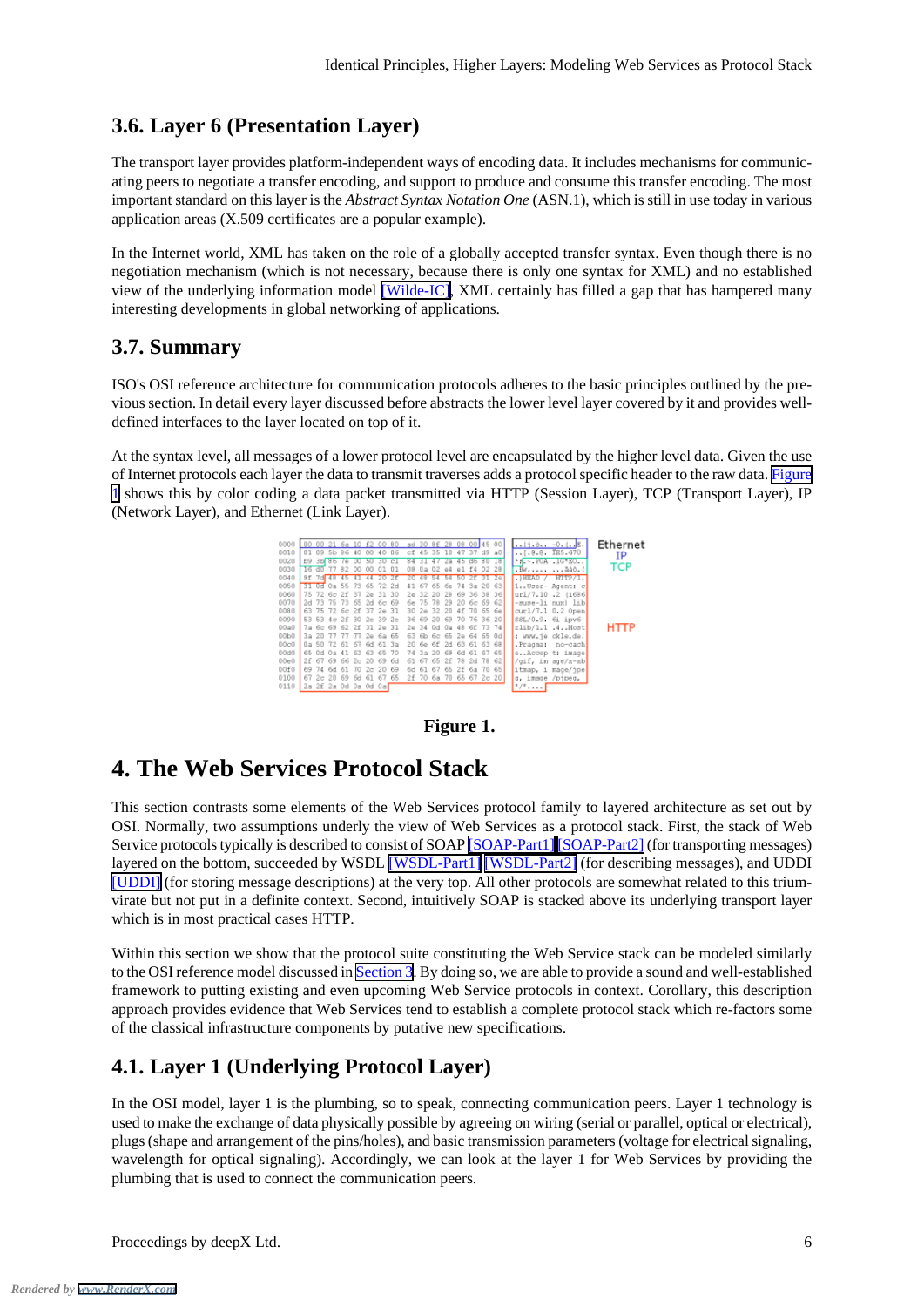The plumbing for Web Services can be almost anything, since Web Services can be based on different transport mechanisms. This includes protocols layered on the fifth or sixth ISO layer such as HTTP which is the most widely used plumbing. However, the main reason for this is that HTTP is the most widely used protocol of the Internet, supported on virtually all platforms, and in many cases is the only protocol that, due to its clear-text representation, is allowed through firewalls and other filtering mechanisms. Other sorts of plumbing the Web Services protocol stack are possible and are being used, such as the Simple Mail Transfer Protocol (SMTP). Furthermore, also protocols layered at ISO's transport layer can be deployed for transporting Web Service content. Typical examples in the Internet world include the TCP/IP protocol pair or even the Universal Datagram Protocol (UDP) for small amounts of data where reliability is not required.

In the same way as the independence of the networking software from the actual hardware made networking flexible and powerful (regardless whether a computer is using 10Mbit or 100Mbit Ethernet or one of wireless variants, as long as the appropriate drivers for the networking card are present), the layer 1 for Web Services makes programming with Web Services flexible and powerful, because applications based on Web Services can be moved from HTTP to other underlying protocols fairly easily, without the need to change anything in the upper layers of the Web Services protocol stack.

#### <span id="page-6-0"></span>**4.2. Layer 2 (URI, XML, and SOAP Layer)**

Layer 2 is responsible for reliably transmitting data between two communication peers that are connected through a layer 1 infrastructure. As described above, the layer is divided into two sub-layers, the lower sub-layer being the Media Access Control (MAC), and the higher sub-layer being the Logical Link Control (LLC).

The MAC sub-layer is primarily responsible for defining an addressing scheme that can be used to address communication peers. Many security mechanisms in today's networks are based on network-level MAC addresses, where firewalls block devices from gaining access to a network based on their MAC address. In the Web Services protocol stack, the equivalent of the MAC address is the Uniform Resource Identifier (URI) [\[RFC2396\]](#page-12-7). It is one of the Web's basic principles that resources are addressable through URIs, and since a Web Service simply is a resource, it is addressable through a URI. It should be noted that URIs contain a so called *scheme* part, which identifies the access method through which a certain resource can be accessed. In networking, the MAC address depends on the medium that connects the communication peers (Ethernet MAC addresses are specific to the Ethernet media), and in the same way the *Web Service's MAC addresses* depend on the underlying transport medium (for example HTTP, which would be reflected in a URI with a http scheme part). With respect to security provided by allowing only communication with a set of predefined MAC addresses, Web Service specific content filter can be provided by interpreting the URI which serves as identification of a message's ultimate receiver a.k.a. the service provider.

<span id="page-6-1"></span>In Web Service terms, the LLC sub-layer of layer 2 uses the SOAP protocol for assembling messages to be exchanged between communication peers. SOAP's data model changed dramatically from SOAP 1.1 to SOAP 1.2. While SOAP 1.1 was based on XML 1.0 [\[XML\]](#page-13-1) as the data model (the receiver was supposed to get the exact same XML 1.0 document that was sent by the sender), SOAP 1.2 switched to the Information Set [\[Infoset\]](#page-11-4), which is an abstraction of XML. With the Information Set being the new foundation of SOAP, encoding and decoding messages can be done in a more lenient way, because the Information Set ignores some of the syntactic idiosyncrasies of XML. In particular, with the Message Transmission Optimization Mechanism (MTOM) [\[MTOM\]](#page-12-8) and the XMLbinary Optimized Packaging (XOP) [\[XOP\]](#page-13-2), some additional standards exist which can be used to achieve interoperability on the encoding level of the exchanged Information Set data. MTOM and XOP are also designed to support the efficient interchange of Infosets containing binary data, by fragmenting the encoded data into an XML 1.0 document and additional binary parts, all combined in a multipart MIME message.

## **4.3. Layer 3 (Addressing and Routing Layer)**

Based on the physical connection established by the protocols situated on layer 2 the equivalent to OSI's network layer on the Web Services side also provides logical connections. Two of the main functions provided by the network layer are routing and addressing. Within the Internet protocol stack these are implemented on the basis of the *Internet Protocol* (IP).

Addressing in a way similar to the Internet Protocol is provided by the *WS-Addressing* [\[WS-Addressing\]](#page-12-9) protocol. Essentially, the so-called protocol is just a set of XML elements with a prescribed semantics. Like the sender's and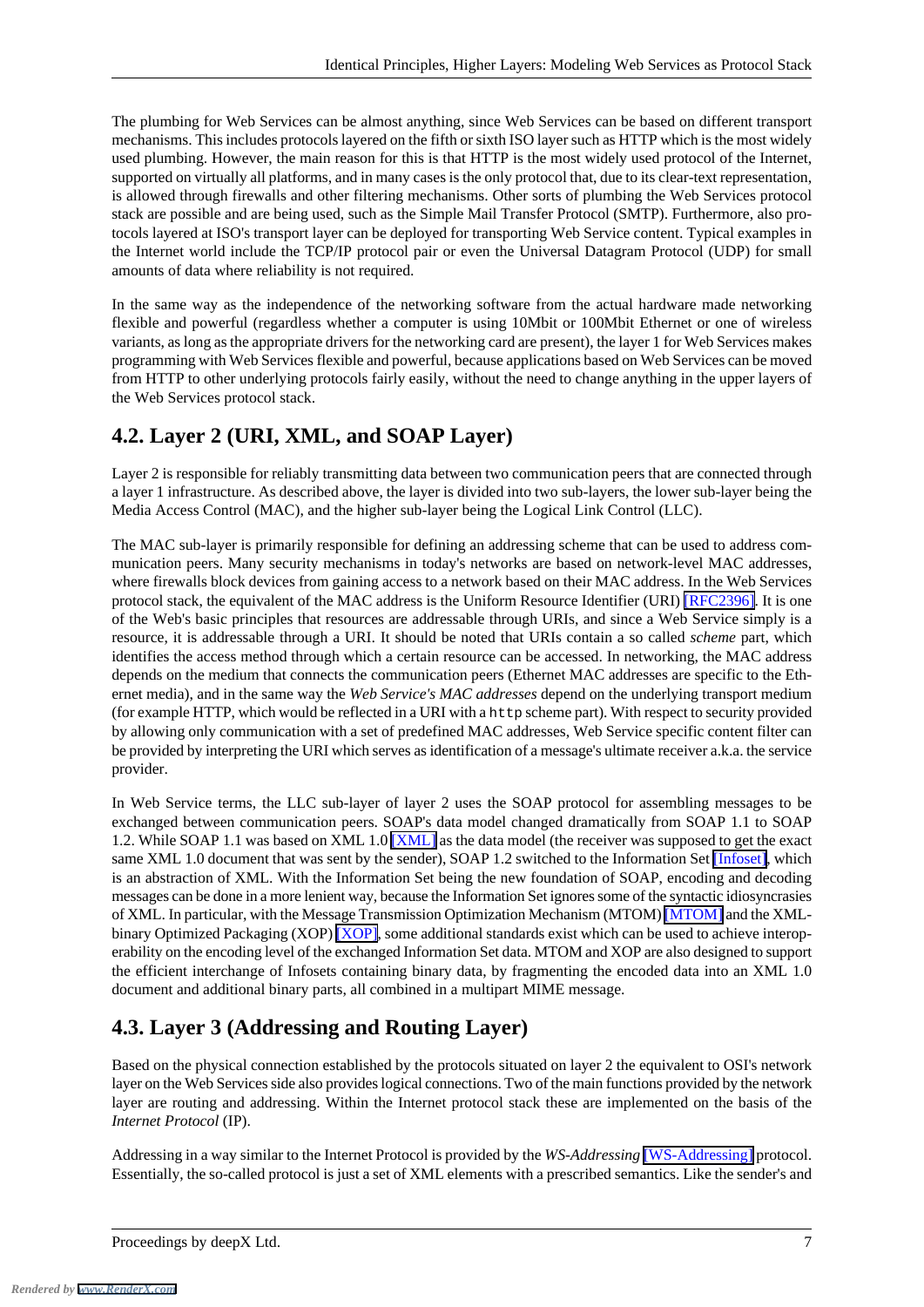receiver's MAC addresses transported over the data link layer and the provided mapping of the MAC address into the IP address, the WS-Addressing protocol operates on top of the SOAP protocol. In detail, WS-Addressing defines elements to store the URIs of both peers, the message's sender and its intended receiver. Additionally, an element identifies the service to route the call to. By doing so WS-Addressing completely re-factors the expressive power of the data directly belonging to the IP layer. As [Figure 1](#page-5-4) indicates IP stores the sender's IP address within the last-most eight to five bytes (the figure shows the hexademical representation of the sender's IP 53.16.71.55). The hexadecimal address of the receiver is stored in the last four bytes. Note: Since the URI does not identify the physical service but a logical port WS-Addressing is layer at layer 3. In order to provide fail-over handling or load balancing behind a single URI may transparently reside more than one server providing the same service.

Historically, IP also contains a field *Type of Service* which was intended to distinguish between different kinds of services. The example depicted by [Figure 1](#page-5-4) shows the value 00 (directly succeeding the initial 45 identifying the protocol itself) for the service's type. Today, typically the service 's type is identified by the well-known port the message is directed to. The counterpart on the Web Service side of the basic-idea is the element named Action of the WS-Addressing protocol. It identifies the service to invoke by a unique identifier encoded using URI syntax. [Figure 2](#page-10-3) shows the addressing information, which is encoded by the XML elements ReplyTo and To. Additionally, the service to invoke is identified by the content of the Action element.

What's more, the family of Web Service protocols also re-factors data stored in inside hardware components of network infrastructure such as routers into explicit protocols. *WS-Routing* [\[WS-Routing\]](#page-12-10) may serve as valuable example for this. It allows the explicit specification of the routing path the message has to travel from the sending client to the ultimate receiver. Interspersed within the path intermediaries which may process and also apply changes to the message may occur. Essentially, WS-Routing forms a stateless-protocol for describing arbitrary routing paths from the message issuing client via a possibly empty set of intermediaries to the ultimate receiver a single message has to obey to. [Figure 2](#page-10-3) shows the application of the WS-Routing protocol to specify the path of the sample message. The specified path includes processing by an authenticating intermediary first and afterwards by a node offering compression capability.

<span id="page-7-0"></span>Furthermore, the network layer should provide a specific quality of service which is required for executing specific tasks over the network. Within the stack of Web Service protocols *WS-Policy* [\[WS-Policy\]](#page-12-11) addresses this requirement by setting out a framework for expressing arbitrary policies. Examples of such policies include *WS-SecurityPolicy* [\[WS-SecurityPolicy\]](#page-12-12) (which is also used by the example depicted by [Figure 2](#page-10-3)) for defining requirements a client has to comply to in order to enable it to initially contact to the service in a secured manner.

## **4.4. Layer 4 (Security and Message Pattern Layer)**

Within the Web Service's protocol stack, the transport layer represents the most crucial part of the whole protocol stack. The most notable distinction between the protocols deployed within the classical networking environment and the Web Service's stack is the way message patterns are supported. Typically, the protocols of the ISO/OSI stack and also the Internet protocols bind together transport protocols such as TCP, UDP, or RTP and the pattern messages are sent and received. For example, the *Transport Control Protocol* (TCP) (originally defined by [\[TCP\]\)](#page-12-1) implies a strict request-response-pattern in which every conversation consists of exactly two messages in order in which every incoming message of a node has to be followed by an outgoing message. Other message patterns such as notification style communication requiring the possibility to send a message without assuming a reliable connection, i.e. without requiring the receiver to confirm the message's receipt. Supporting other message patterns implies a change in the communication protocol deployed to transport the actual data. Hence altering TCP's requestresponse nature to a one-way notification pattern forces the use of the *User Datagram Protocol* (UDP) [\[UDP\]](#page-12-13) which inherently offers this exchange pattern. Unfortunately, changes to the communication protocol introduces a number of drawbacks. First, changing TCP to UDP requires some changes in code to the communication applications. Second, and more profound, UDP is not solely a notification-only version of TCP but an independent protocol. The fact that UDP solely supports the transfer of small scaled data (since it does not provide flow control, loss detection, duplicate detection, re-sequencing or other mechanisms for dealing with errors) introduces a crippling drawback as a by-product of the intended change in communication style.

Within the Web Service protocol stack the actual style of a message-based interaction is not predetermined by the communication protocol, e.g. SOAP. Instead of that, [\[WSDL-Part2\]](#page-12-5) sets out a collection of message patterns which define the sequence and cardinality of abstract messages. These patterns can be applied to every communication protocol, e.g. SOAP.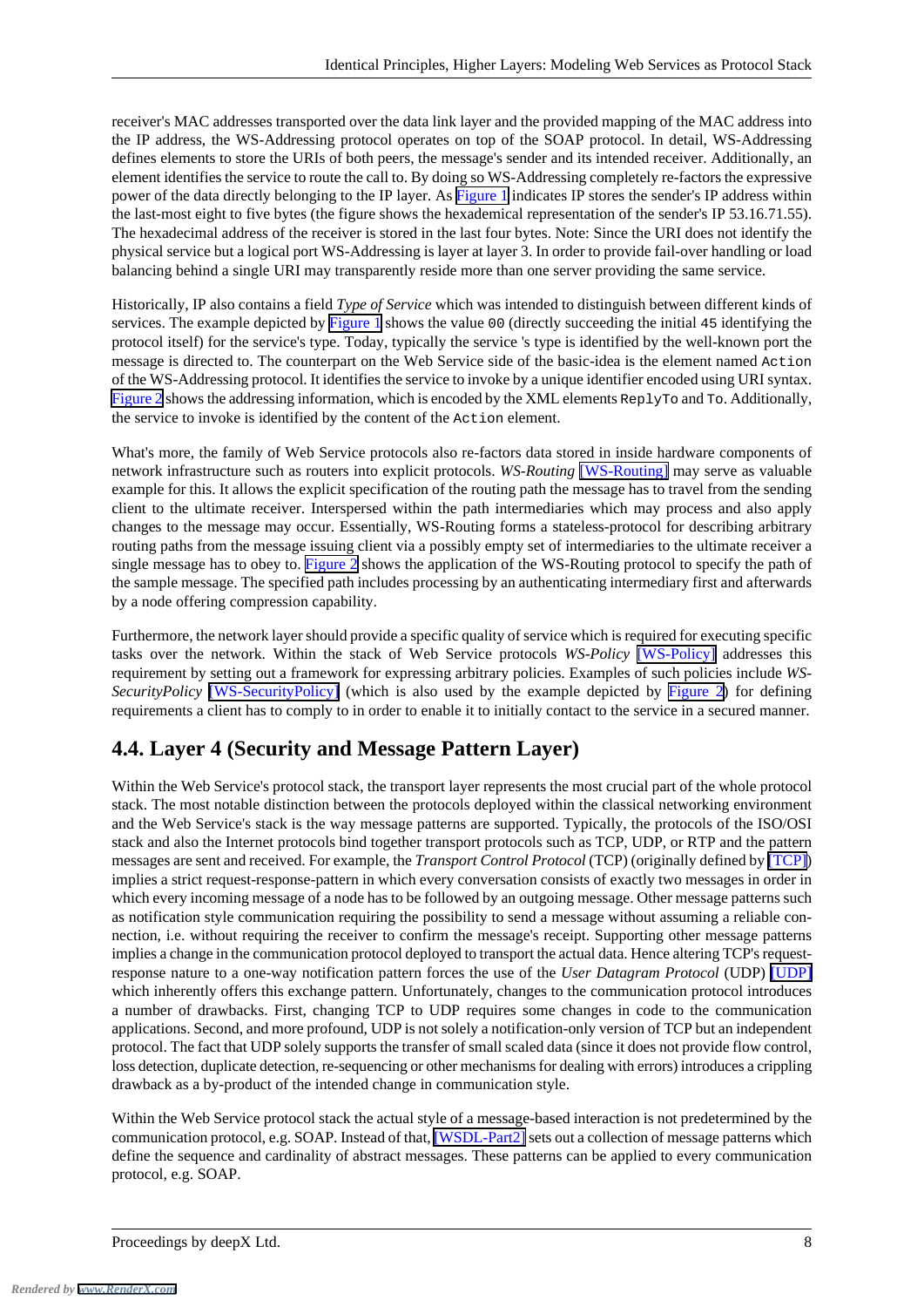Additionally, within the protocol suite deployed within the Internet (especially the Web) the transport layer is widely used to provide basic security. For doing so, typically the *Secure Socket Layer* (SSL) or its IETF standardized version the *Transport Layer Security* (TLS) protocol [\[TLS\].](#page-12-14) These protocols provide communications privacy over the Internet by allowing partners to communicate in a way that is designed to prevent eavesdropping, tampering, or message forgery. Technically, TLS is layered on top of some reliable transport protocol (e.g., TCP) and thus unsuitable for connectionless transport mechanisms such as UDP.

To circumvent the obstacles discussed before which arise from depending the transport mechanism and communication the style or other communication characteristics such as security, the Web Service stack clearly separates security issues from the underlying protocol. Therefore SOAP-encoded messages can be secured solely on the XML layer by signing and/or encrypting parts of a message or the whole message at all [\[WS-Security\]](#page-13-3).

<span id="page-8-0"></span>This also provides clear evidence that techniques for providing security which are based the Internet protocol stack solely are insufficient when transferred without adaption into the Web Service's protocol stack. This is especially true since neither SSL nor TLS takes into account Web Service protocol's specifics like active intermediaries which need to interpret parts of the message. Hence methods for providing end-to-end security cannot be applied without braking basic protocol principles.

#### **4.5. Layer 5 (Coordination Layer)**

Session management essentially forms lightweight version of providing transaction control by obliterating the principles of atomicity and isolation in order to not limiting the degree of possible concurrency. Due to the diverse requirements governing session management no single accepted standard for providing logical correlation of messages sent separated currently exists. Applications operating on-top of the Internet protocol suite typically provide coordination and session management in a proprietary and thus non-interoperable manner.

<span id="page-8-1"></span>For Web Services currently no single approach has become widely accepted up to now. Potential candidates include the *Business Process Execution Language for Web Services*[\[BPEL4WS\]](#page-11-5) and also W3C's *Web Service Choreography* [\[WS-Choreography\]](#page-12-15) initiative.

#### **4.6. Layer 6 (Vocabulary Layer)**

Layer 6 is responsible for mapping the application's data model into a form than can be transmitted between communicating peers. In the Web Services world, this is accomplished by using XML. However, applications need to agree upon a certain schema of XML documents which shall be exchanged, and this is accomplished by XML Schema [\[XSD1\]](#page-13-4) [\[XSD2\].](#page-13-5) Thus, speaking in OSI terms, XML Schema defines the abstract syntax of the XML , while XML are the encoding rules that are being used for encoding data instances. The XML Schema definition is part of the WSDL definition, which (as one part of the WSDL content) contains a part specifying the types being used for the Web Service. Conceptually, WSDL is not limited to XML Schema and can be used to support other schema languages as well, but since every WSDL implementation is required to support XML Schema, it is the most important schema language for Web Services.

<span id="page-8-2"></span>However, even though for practical purposes Web Services will always be based on XML Schema types, it may make sense to augment a Web Service definition with more schema information than only XML Schema. For example, the Schematron schema language is a useful and compact schema language, which very often can be used to specify additional rule-based constraints which can not be expressed in XML Schema. More generally, the question of a schema for a Web Service (which basically is a set of constraints separating acceptable from nonacceptable XML payload) could be handled in a modular way, an approach which is taken by the Document Schema Definition Languages (DSDL) initiative of ISO. A DSDL-style approach to Web Services would include complete validation (against possibly multiple schemas) as part of the Web Service infrastructure, and only if the XML payload passed all schema validations would it be passed on to the application.

## **5. Summary**

The hierarchical architecture of Web Service protocols adheres to the basic principles outlined by section 1. In detail every layer discussed before extends the lower level layer covered by it and is integrated on the basis of XML's syntactic principles to the directly succeeding layer.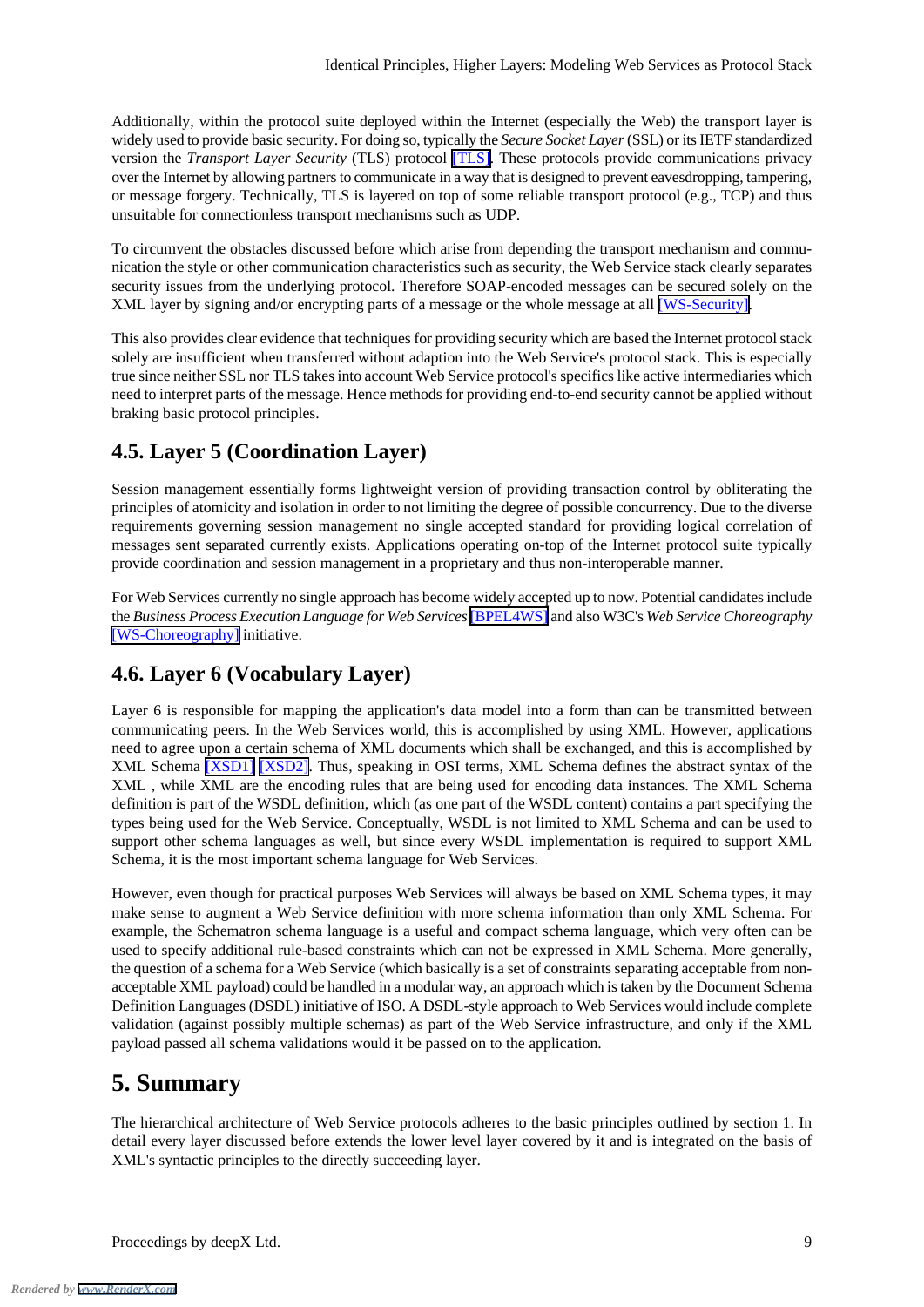At the syntax level all messages are expressed using XML's Unicode-based textual representation. [Figure 2](#page-10-3) shows the protocols discussed within section 2 of this paper applied within a single Web Service massage encoded using the SOAP protocol. The actual data packet is transported using the HTTP protocol serving as the underlying protocol.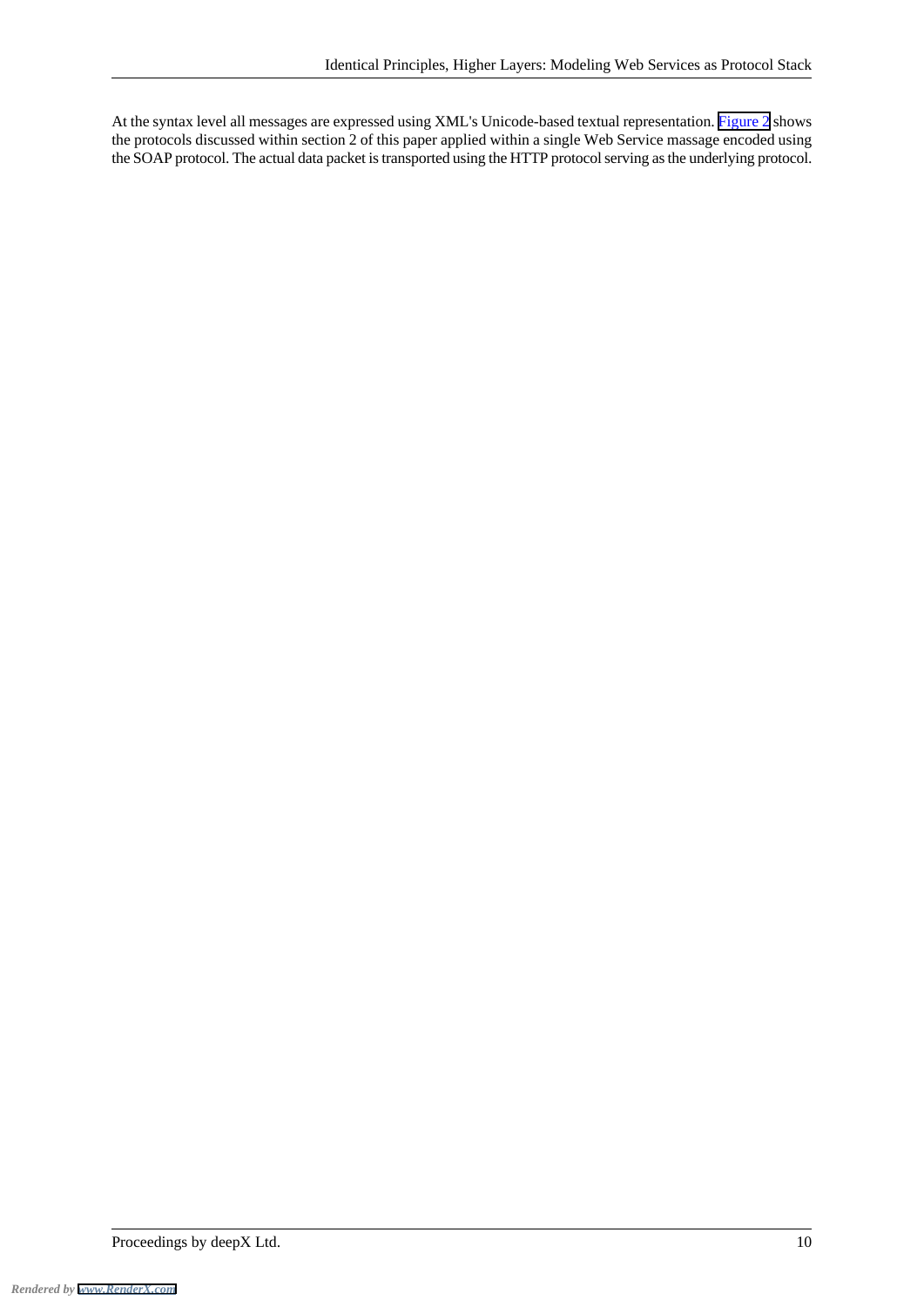#### **Figure 2.**

## <span id="page-10-3"></span><span id="page-10-0"></span>**6. Other Middleware**

<span id="page-10-1"></span>While the focus of this paper is on Web Services, it is interesting to look at other middleware architectures, and try to identify similar concepts.

#### **6.1. CORBA**

CORBA takes a much more monolithic approach than Web Services. The only truly open interfaces in CORBA are the interface to the application itself, and the wire format. The wire format depends on the transport protocol, for the most popular IIOP transport the wire format is the Common Data Representation (CDR). Apart from the CDR data being exchanged, CORBA implementations are pretty much black boxes for the application programmer, making it virtually impossible to assemble a CORBA platform from various components in a modular way.

However, since this black box approach of CORBA was identified as a problem in some cases, CORBA introduced the concept of Interceptors, which are isolated interfaces within the *black box* which may be used to access a CORBA implementation at a very limited number of places. The Interceptors do not introduce any concept of structuring or layering in CORBA, they are simply a retrofitted way to loosen up the black box approach. Generally speaking, it would probably be impossible to re-model CORBA using a structured modeling approach, but the Interceptors are evidence that the black box approach may not be the best way to go for a component as big as CORBA.

## <span id="page-10-2"></span>**7. Future Work**

The goal of this paper is to provide a starting point for looking at the evolving Web Services architecture in a more structured way. The Web Services landscape is changing rapidly and constantly, and the field would benefit from a more structured way of modeling. In this paper, we argue that the layering approach well-known from networking protocol stacks is also a useful approach for structuring the Web Services architecture. Some of the concepts of networks layering (such as the the underlying infrastructure and the presentation layer) can be applied pretty easily to the Web Services architecture, while for other aspects the layering may be less obvious.

This paper proposes a complete mapping from the Web Service architecture to the OSI layering system of the Internet. However, as discussed earlier, there is a fundamental difference between the layered encoding of data within network systems (see Section [Section 3.7](#page-5-1)) and the SOAP approach of encoding layer-specific information in the header of a SOAP message. While in strict layering, each layer adds a new envelope to the data received from the layer above, thereby creating a multi-layer envelope structure around the data, the SOAP approach uses XML's Namespace mechanism to add new information to the SOAP message. Thus, the SOAP approach can be seen as being comparable with the general idea of Aspect-Oriented Programming [\[AOP\].](#page-11-6) AOP claims that closed components in software systems are not a good idea, because there may be aspects cross-cutting through several components. In the same way as AOP enables code to be written in a way that transcends usual component boundaries, SOAP enables components on top of SOAP to access component-specific information independent from the traditional strict layering enforced by opaque data chunks with layer-specific headers. The question of AOP vs. Layering and possible problems with one of the approaches [\[Jung\]](#page-12-16) is an interesting one and is a profound question of the most appropriate way to model complex systems.

We do not want to claim that the layering approach presented in this paper is the only possible and true way to structure the Web Services world. It is rather the higher level question of how a framework for the Web Services architecture should look like, and whether by choosing one we could perhaps learn from earlier experience that lead us to the layering approach presented here. AOP and its remarkable similarity to the way SOAP carries additional information in its header is something that we are interested in investigating in more detail. It is possible that the strict layering we describe in the Web Services layers 3-5 could and should be replaced by something more flexible, so that the *layering structure* of communicating Web Service peers must not match structurally, but only semantically (in the spectrum allowed by constraints such as SOAP's mustUnderstand attribute). It is possible that alternative models of protocol structuring, such as the protocol graphs used in the context of Dynamic Protocol Configuration [\[Plagemann\],](#page-12-17) provide a more appropriate way of protocol modeling for the Web Services layers 3- 5.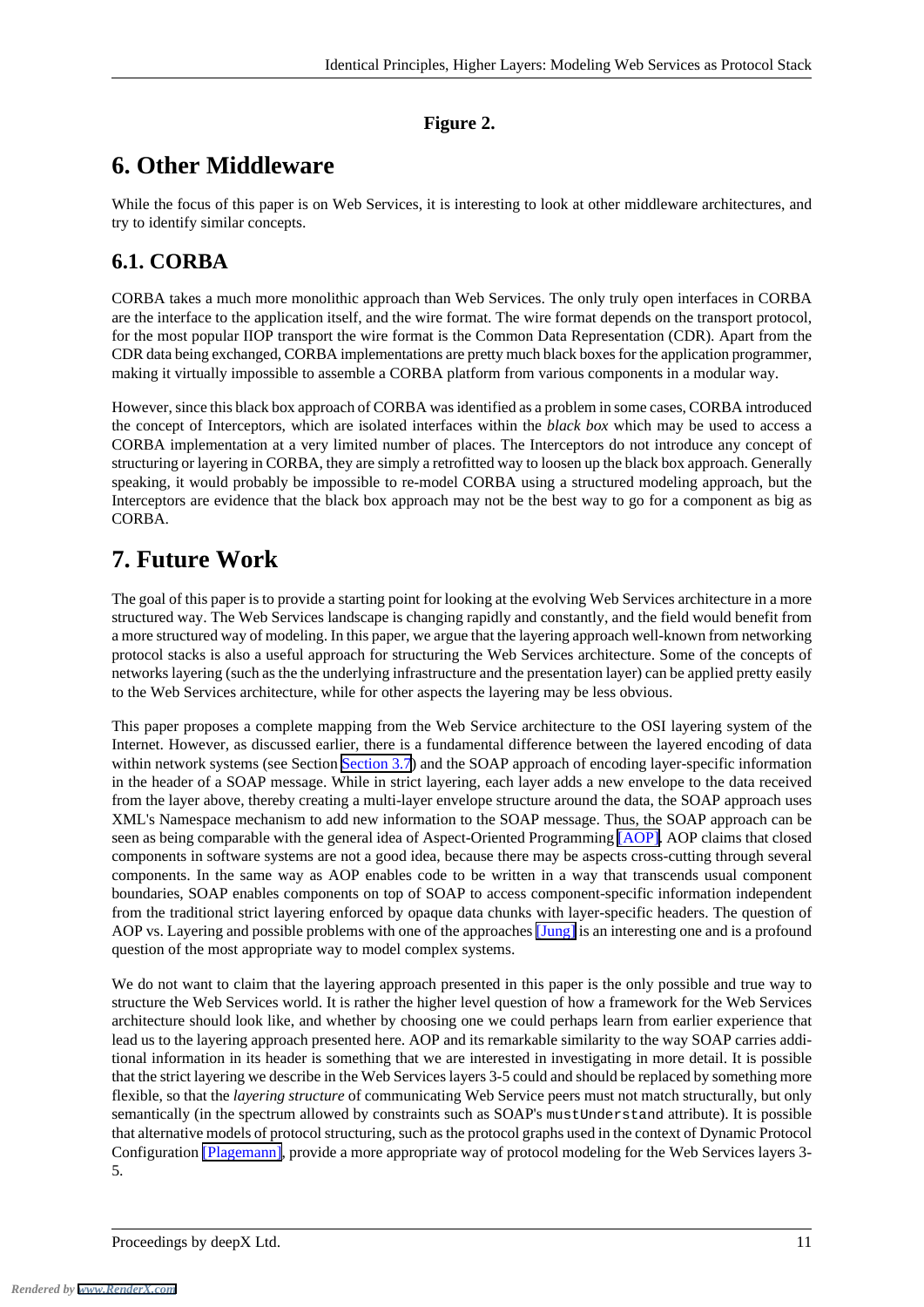## <span id="page-11-0"></span>**8. Conclusions**

As this paper has demonstrated the a priori unordered soup of Web Services acronyms and protocols can be considered as hierarchy of related protocols such as ISO's OSI stack or the hierarchy of Internet protocols.

[Figure 2](#page-10-3) shows the major difference between the syntactic representation of the logical layering. As [Figure 1](#page-5-4) shows, within the stack of classical network protocols the binary wire representation of the content is organized on a specific layer is extended by padding the additional data in front of the data resulting from the protocol layered directly below the respective protocol. Due to XML's syntactic nature and the architecture SOAP's extensibility mechanism protocol data resulting from layers organized on-top of layer 2 is physically stored within the SOAP message. Summarizing this, *extending SOAP* which is synonymous to *layering on-top of* means adding new custom headers to the SOAP protocol. Corrolarily, if a header of a given type depends on the presence of another one, the protocol providing it could be regarded as being layered on top of it.

<span id="page-11-7"></span>[Table 1](#page-11-7) illustrates the equivalence of the protocols constituing the Web Service with those being part of the Internet protocol suite.

|                           | Internet                                                     | <b>Web Services</b>                           |
|---------------------------|--------------------------------------------------------------|-----------------------------------------------|
|                           | Presentation Layer (Layer 6) various (application dependent) | XML Schema                                    |
| Session Layer (Layer 5)   |                                                              | various (e.g., BPEL4WS, WS-Choreo-<br>graphy) |
| Transport Layer (Layer 4) | TCP or UDP                                                   | WSDL MEP                                      |
| Network Layer (Layer 3)   | IP                                                           | WS-Addressing, WS-Routing,                    |
| Data Link Layer (Layer 2) | Ethernet                                                     | SOAP, URI, XML Infoset                        |
| Physical Layer (Layer 1)  | various Ethernet media                                       | HTTP, TCP, BEEP,                              |

#### **Table 1. Equivalence of protocol stacks**

# <span id="page-11-6"></span><span id="page-11-1"></span>**Bibliography**

- <span id="page-11-5"></span>[AOP] Gregor Kiczales, John Lamping, Anurag Mendhekar, Chris Maeda, Cristina Videira Lopes, Jean-Marc Loingtier, and John Irwin. *Aspect-Oriented Programming*. In Mehmet Aksit and Satoshi Matsuoka, editors. *Proceedings of the 11th European Conference on Object-Oriented Programming*, volume 1241 of Lecture Notes in Computer Science, Jyväskylä, Finland, June 1997. Springer-Verlag, pages 220-242. <http://www.cs.ubc.ca/%7Egregor/kiczales-ECOOP1997-AOP.pdf>
- <span id="page-11-3"></span><span id="page-11-2"></span>[BPEL4WS] Tony Andrews, Francisco Curbera, Hitesh Dholakia et al. *Business Process Execution Language for Web Services Version 1.1*. Microsoft, IBM, Siebel Systems et al., May, 2003. [http://www-](http://www-106.ibm.com/developerworks/webservices/library/ws-bpel/)[106.ibm.com/developerworks/webservices/library/ws-bpel/](http://www-106.ibm.com/developerworks/webservices/library/ws-bpel/)
- <span id="page-11-4"></span>[DIP] Robert C. Martin. *The Dependency Inversion Principle*. The C++ Report, Vol. 8, No 6, May, pp. 61-66, 1996.
- [ISO/OSI] Hubert Zimmermann. *OSI Reference Model The ISO Model of Architecture for Open Systems Interconnection*. IEEE Transactions on Communication, 28(4):425-432, April, 1980. [http://www.comsoc.org/live](http://www.comsoc.org/livepubs/50_journals/pdf/RightsManagement_eid=136833.pdf)[pubs/50\\_journals/pdf/RightsManagement\\_eid=136833.pdf](http://www.comsoc.org/livepubs/50_journals/pdf/RightsManagement_eid=136833.pdf)
- [Infoset] John Cowan and Richard Tobin. *XML Information Set (Second Edition)*. World Wide Web Consortium, Recommendation REC-xml-infoset-20040204, February 2004. [http://www.w3.org/TR/2004/REC-xml](http://www.w3.org/TR/2004/REC-xml-infoset-20040204)[infoset-20040204](http://www.w3.org/TR/2004/REC-xml-infoset-20040204)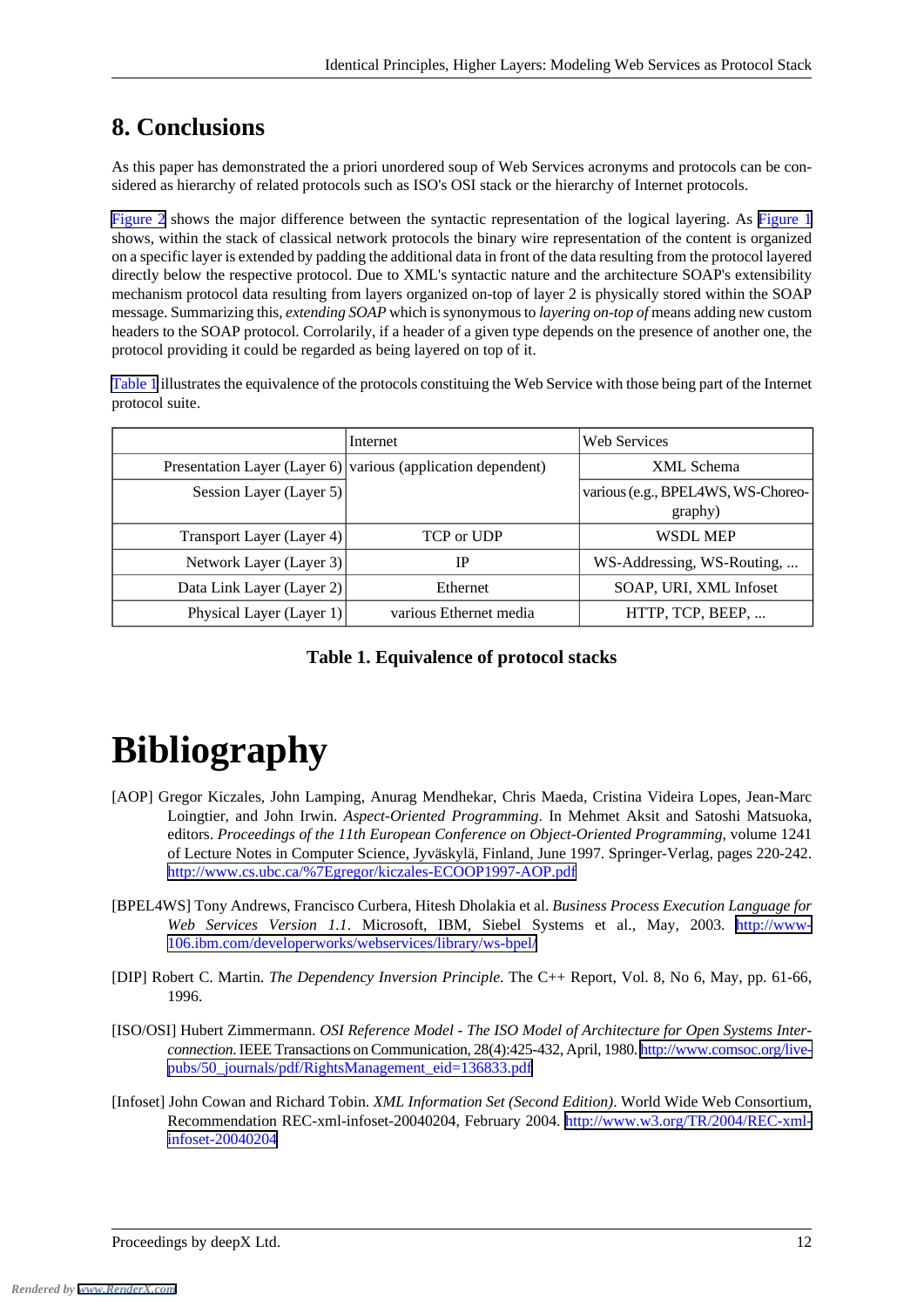- <span id="page-12-16"></span>[Jung] Matthias Jung and Ernst W. Biersack. *How Layering Protocol Software Violates Separation of Concerns*. In *ECOOP 2000 Workshop on Aspects and Dimensions of Concerns*, Cannes, France, June 2000. <http://trese.cs.utwente.nl/Workshops/adc2000/papers/Jung.pdf>
- <span id="page-12-8"></span>[MTOM] Noah Mendelsohn, Mark Nottingham, and Hervé Ruellan. *SOAP Message Transmission Optimization Mechanism*. World Wide Web Consortium, Working Draft WDsoap12-mtom-20040209, February 2004. <http://www.w3.org/TR/2004/WD-soap12-mtom-20040209/>
- <span id="page-12-17"></span><span id="page-12-7"></span>[Plagemann] Thomas Plagemann. *A Framework for Dynamic Protocol Configuration*. PhD thesis, Swiss Federal Institute of Technology, Zürich, Switzerland, 1994. Diss. ETH No. 10830.
- <span id="page-12-2"></span>[RFC2396] Tim Berners-Lee, Roy T. Fielding, and Larry Masinter. *Uniform Resource Identifiers (URI): Generic Syntax*. Internet draft standard RFC 2396, August 1998. <http://www.ietf.org/rfc/rfc2396.txt>
- <span id="page-12-3"></span>[SOAP-Part1] Martin Gudgin, Marc Hadley, Noah Mendelsohn, Jean-Jacques Moreau, Henrik Frystyk Nielsen. *SOAP Version 1.2 Part 1: Messaging Framework*. W3C Recommendation, June, 2003. <http://www.w3.org/TR/2003/REC-soap12-part1-20030624/>
- <span id="page-12-0"></span>[SOAP-Part2] Martin Gudgin, Marc Hadley, Noah Mendelsohn, Jean-Jacques Moreau, Henrik Frystyk Nielsen. *SOAP Version 1.2 Part 2: Adjuncts*. W3C Recommendation, June, 2003. [http://www.w3.org/TR/2003/REC](http://www.w3.org/TR/2003/REC-soap12-part2-20030624/)[soap12-part2-20030624/](http://www.w3.org/TR/2003/REC-soap12-part2-20030624/)
- <span id="page-12-1"></span>[SoC] David L. Parnas. *On the Criteria To Be Used in Decomposing Systems into Modules*. Communications of the ACM, Vol. 15, No. 12, December, pp. 1053-1058, 1972.<http://www.acm.org/classics/may96/>
- <span id="page-12-14"></span>[TCP] *Transmission Control Protocol*. DARPA Internet Program Protocol Specification, September, 1981. <http://www.ietf.org/rfc/rfc793.txt>
- <span id="page-12-6"></span>[TLS] T. Dierks, C. Allen. *The TLS Protocol Version 1.0*. Internet Engineering Task Force RFC 2246, January, 1999. <http://www.ietf.org/rfc/rfc2246.txt>
- <span id="page-12-13"></span>[UDDI] Oasis UDDI TC (ed.). *UDDI Version 3 Specifications*. Oasis Open, 2003. [http://www.oasis](http://www.oasis-open.org/committees/uddi-spec/doc/tcspecs.htm#uddiv3)[open.org/committees/uddi-spec/doc/tcspecs.htm#uddiv3](http://www.oasis-open.org/committees/uddi-spec/doc/tcspecs.htm#uddiv3)
- <span id="page-12-15"></span><span id="page-12-9"></span>[UDP] John Postel. *User Datagram Protocol*. Internet Draft Standard RFC 768, August, 1980. <http://www.ietf.org/rfc/rfc768.txt>
- <span id="page-12-4"></span>[WS-Addressing] Adam Bosworth, Don Box, Erik Christensen et al. *Web Services Addressing (WS-Addressing)*. Microsoft, IBM, BEA, 2003.<http://msdn.microsoft.com/ws/2003/03/ws-addressing/>
- <span id="page-12-5"></span>[WS-Choreography] Daniel Austin, Abbie Barbir, Ed Peters et al. (eds.). *Web Services Choreography Requirements*. W3C Working Draft, March, 2004. <http://www.w3.org/TR/2004/WD-ws-chor-reqs-20040311/>
- [WSDL-Part1] Roberto Chinnici, Martin Gudgin, Jean-Jacques Moreau, Jeffrey Schlimmer, Sanjiva Weerawarana. *Web Services Description Language (WSDL) Version 2.0 Part 1: Core Language*. W3C Working Draft, 2003. <http://www.w3.org/TR/2003/WD-wsdl20-20031110>
- <span id="page-12-11"></span><span id="page-12-10"></span>[WSDL-Part2] Martin Gudgin, Amy Lewis, Jeffrey Schlimmer. *Web Services Description Language (WSDL) Version 2.0 Part 2: Message Patterns*. W3C Working Draft, 2003. [http://www.w3.org/TR/2003/WD](http://www.w3.org/TR/2003/WD-wsdl20-patterns-20031110)[wsdl20-patterns-20031110](http://www.w3.org/TR/2003/WD-wsdl20-patterns-20031110)
- <span id="page-12-12"></span>[WS-Policy] Don Box, Francisco Curbera, Maryann Hondo et al. *Web Services Policy Framework (WS-Policy)*. IBM, Microsoft, SAP, 2003. <http://www-106.ibm.com/developerworks/library/ws-polfram/>
- [WS-Routing] Henrik Frystyk Nielsen, Satish Thatte. *Web Services Routing Protocol (WS-Routing)*. Microsoft, 2003. <http://msdn.microsoft.com/ws/2001/10/Routing/>
- [WS-SecurityPolicy] Giovanni Della-Libera, Phillip Hallam-Baker, Maryann Hond et al. *Web Services Security Policy (WS-SecurityPolicy)*. Microsoft, IBM, Verisign et al. 2002. [http://www.ibm.com/developer](http://www.ibm.com/developerworks/webservices/library/ws-secpol/index.html)[works/webservices/library/ws-secpol/index.html](http://www.ibm.com/developerworks/webservices/library/ws-secpol/index.html)